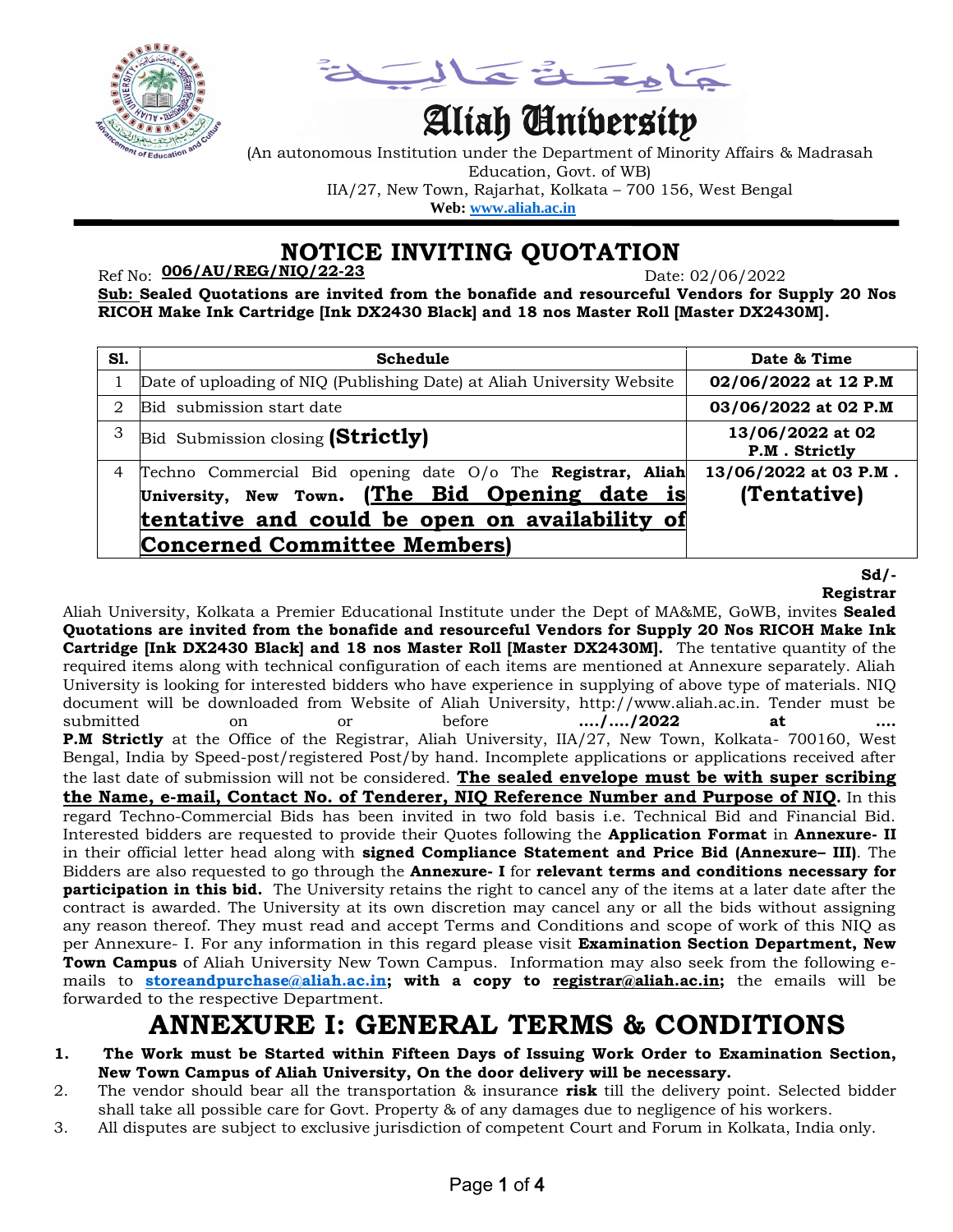- 4. The bid should be **complete** in all respects and **duly signed** wherever required. Incomplete and unsigned offer will not be accepted.
- 5. Warranty of Job will be one year or as per OEM whichever is higher. However warranty is subject to change as per job requirement.
- 6. **Payment terms**: 100% payment will be released within sixty (60) days only after successful receiving of the services duly certified by the concern authority/committee. No advance payment or payment against Performa invoice will be made. Payment will be made after receipt, inspection, and installation/testing. The payment will be made by RTGS / FUND Transfer mode only. **Hence, following information must be clearly written in the Price Bid for RTGS / FUND TRANSFER:**
	- A. Name of the Firm with complete postal address
	- B. Name of the Bank with Branch where the Account exist
	- C. IFSC CODE
	- D. ACCOUNT No
	- E. PAN No
- 7. The categories of items and quantity indicated in the NIQ Document are tentative. Aliah University (AU), however, reserves **the right** to increase or decrease the quantity or delete some or all of the items depending on the needs of the AU and availability of funds without assigning any reasons.
- 8. Bid shall remain **valid** for a period not less than 180 (One Hundred Eighty) days after the dead line date for Bid submission.
- 9. The Supplier should be a reputed and an authorized firm/supplier having after sales service **agreement with the OEM**
- 10. Any dispute arising out of this contract shall be referred to the Registrar, Aliah University, and if either of the parties hereto is dissatisfied with the decision, the dispute shall be referred to the decision of an **Arbitrator**, who should be acceptable to both the parties, to be appointed by the Vice-Chancellor of the University. The decision of such Arbitrator shall be final and binding on both the parties.

### 11. *THE BIDDER IS REQUESTED TO VISIT THE* **EXAMINATION SECTION** *TO VERIFY THE SAMPLE AVAILABLE AND ASSESS THE EXACT WORK BEFORE SUBMISSION OF QUOTATION*

- 12. The rates quoted will remain valid for one year from the date of acceptance of this award of contract. However, the contract can be extended for a further period of one year at the discretion of this University on the same rates and the same terms and conditions.
- 13. The Honorable Vice Chancellor, Aliah University reserves the right to accept in part or in full any tender or reject any tender without assigning any reason or to cancel the tendering process and reject all tenders at any time prior to award of contract, without incurring any liability, whatsoever to the affected tenderer/s.
- 14. **Inspection and Quality Control tests** before evaluation, prior to shipment of Goods and at the time of final acceptance are as follows: Inspection of Goods including functional testing, burning tests and mains fluctuation test at full load, facilities etc., as per the standards may be done at factory site of the Supplier before award of the Purchase Contract, by the Aliah University; Provided that the Aliah University may, at its sole discretion, waive inspection of goods having regard to the value of the order and/or the nature of the goods and/or any other such basis as may be decided at the sole discretion of the Aliah University meriting waiver of such inspection of goods.
- 15. If any part of the service in respect of the work assigned and undertaken by you not rendered/delivered in time, Aliah University shall be entitled to levy and recover liquidated damages/ penalty at 1% per week or part thereof the delay/ default, subject to 5% maximum, on the payment due to the agency/contractor for the particular stage. Any delay beyond scheduled dates may attract higher penalty to be decided by the Aliah University
- 16. Aliah University may grant an extension of time limit set for the completion of the work in case the timely completion of the work is delayed by force majeure beyond the contractor's control, subject Force majeure is defined as an event of effect that cannot reasonably be anticipated such as acts of God (like earthquakes, floods, storms etc.), acts of states, the direct and indirect consequences of wars (declared or un declared), hostilities, national emergencies, civil commotions, epidemic/pandemic and strikes (only those which exceed a duration of ten continuous days) at successful Bidders factory.
- 17. **The rates** so quoted must be inclusive of GST, Central Excise, customs Duty if any, packing freight to destination, Insurances and levies and necessary job as mentioned at designated places at Aliah University and all charges i.e. cost of Equipment and other incidental charges for supplying at destination level and delivery charges up to the point of delivery at proper destination level and as per instruction in the work/ supply order. No extra charges will be entertained. Prices can be quoted in Indian Currency only (₹).No extra payment will be made for carrying of materials involving head load/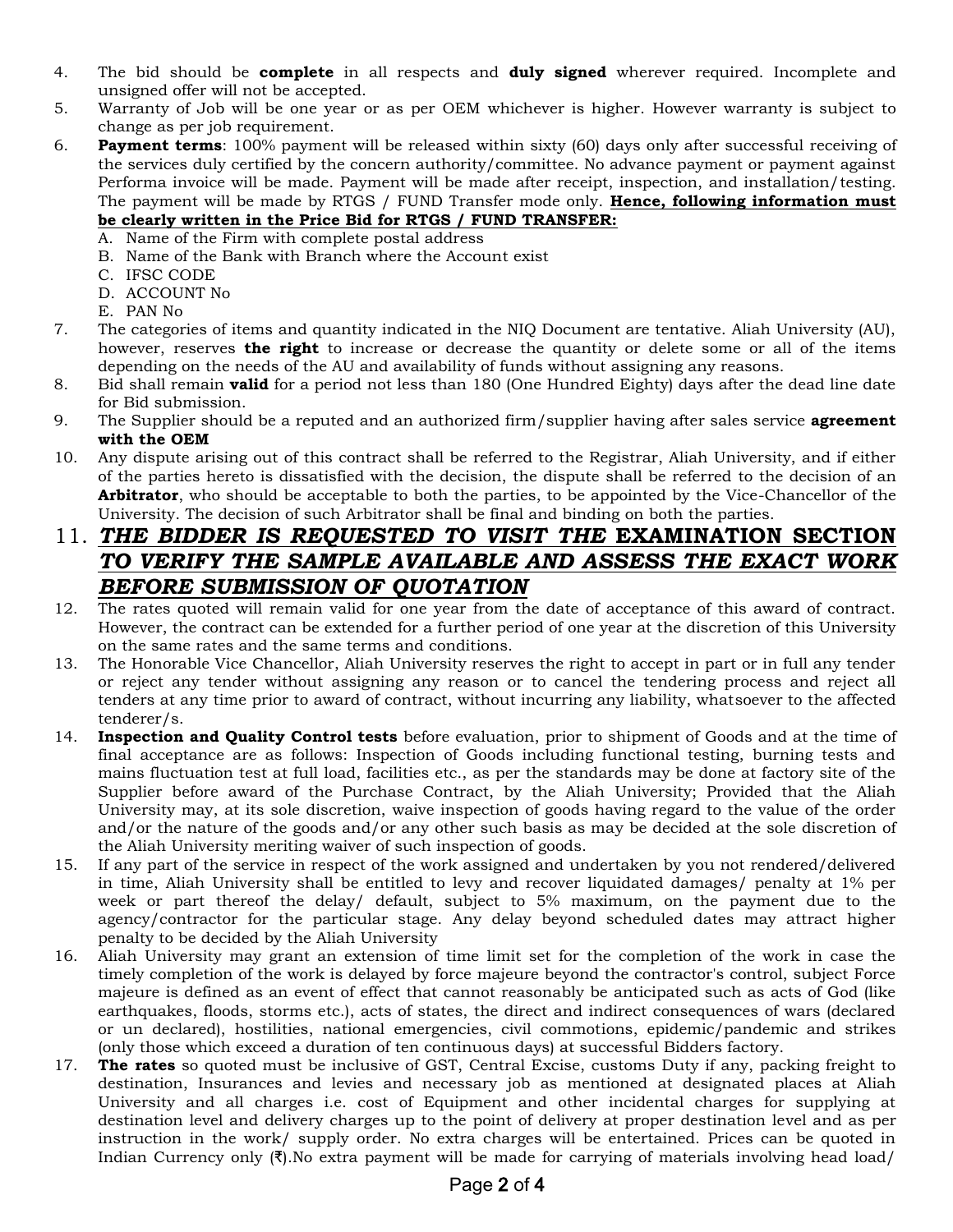trolley etc. **The bidder will be selected on overall rate only. The bidder must quote in all items otherwise their bids will be rejected.**

### **Annexure II : Technical Bid Application Format (Please attach all relevant documents)**

To, The Registrar Aliah University IIA/27, New Town, Kolkata-700 160

#### **Sub: Application for Supply 20 Nos RICOH Make Ink Cartridge [Ink DX2430 Black] and 18 nos Master Roll [Master DX2430M].**

Ref: - \_\_\_\_\_\_\_\_\_\_\_N.I.Q. No ………………………………………………………………………dated …………………………………………………

Sir,

|                           | 1. ABOUT THE ORGANIZATION                                                  |  |  |
|---------------------------|----------------------------------------------------------------------------|--|--|
| 1.1                       | Name of the Organization                                                   |  |  |
| 1.2                       | <b>Name of Authorized Person</b>                                           |  |  |
| 1.3                       | Registered Office Address with telephone no. & email address               |  |  |
| 1.4                       | Authorized Service Station Name, address, contact person                   |  |  |
|                           | name, phone number, e-mail                                                 |  |  |
| TECHNICAL DOCUMENTS<br>2. |                                                                            |  |  |
| 2.2                       | Company Registration No./Trade License No./Partnership Deed No. (Photocopy |  |  |
|                           | Required to Be Submitted along with NIQ)                                   |  |  |
| 2.3                       | PAN Registration No (Photocopy Required to Be Submitted along with NIQ)    |  |  |
| 2.4                       | GST Registration No (Photocopy Required to Be Submitted along with NIQ)    |  |  |
| 2.5                       | Copy of Similar Nature Work Experience (if any) with any Reputed Private   |  |  |
|                           | or Government Body Must Be Attached (preferable)                           |  |  |
|                           |                                                                            |  |  |

#### **Annexure– III COMPLIANCE STATEMENT**

| Specifications of Items Offered All bidders are required to | Unit     | Complianc    | In case of          |
|-------------------------------------------------------------|----------|--------------|---------------------|
| visit the site before submitting the proposal to            | (In nos) | e to         | noncompliance       |
| Examination Section, Aliah University, New Town Campus,     |          | Quotation    | Deviation from      |
| IIA/27, New Town, Kolkata- 700160                           |          | specificatio | quotation           |
|                                                             |          | n whether    | Specification to be |
|                                                             |          | yes or no    | indicated in        |
|                                                             |          |              | unambiguous         |
|                                                             |          |              | Term.               |
|                                                             | 2        |              | 4                   |
| 20 Nos RICOH Make Ink Cartridge [Ink DX2430 Black]          | $20$ nos |              |                     |
| 18 nos Master Roll [Master DX2430M].                        | $18$ nos |              |                     |

|           |                                                      | <b>Price Bid</b> |                  |                                             |                                           |                                                                       |
|-----------|------------------------------------------------------|------------------|------------------|---------------------------------------------|-------------------------------------------|-----------------------------------------------------------------------|
| Sl.<br>No | <b>Description</b>                                   | Qnty.            | Per Unit<br>Rate | <b>Total</b><br>Rate<br>[CI 3 X]<br>$C1$ 4) | GST in<br>Amount<br>and in $%$<br>On Cl 5 | Total<br>Amount<br><b>With Taxes</b><br>Altogether<br>$(C1 5 + C1 6)$ |
|           | 2                                                    | З                | 4                | 5                                           | 6                                         | 7                                                                     |
|           | 20 Nos RICOH Make Ink Cartridge [Ink<br>DX2430 Black | $20$ nos         |                  |                                             |                                           |                                                                       |
| 2         | 18 nos Master Roll [Master DX2430M].                 | $18$ nos         |                  |                                             |                                           |                                                                       |
|           |                                                      |                  |                  |                                             | <b>Total Price in Rupees</b>              |                                                                       |
|           | <b>Total Price in Word</b>                           |                  |                  |                                             |                                           |                                                                       |